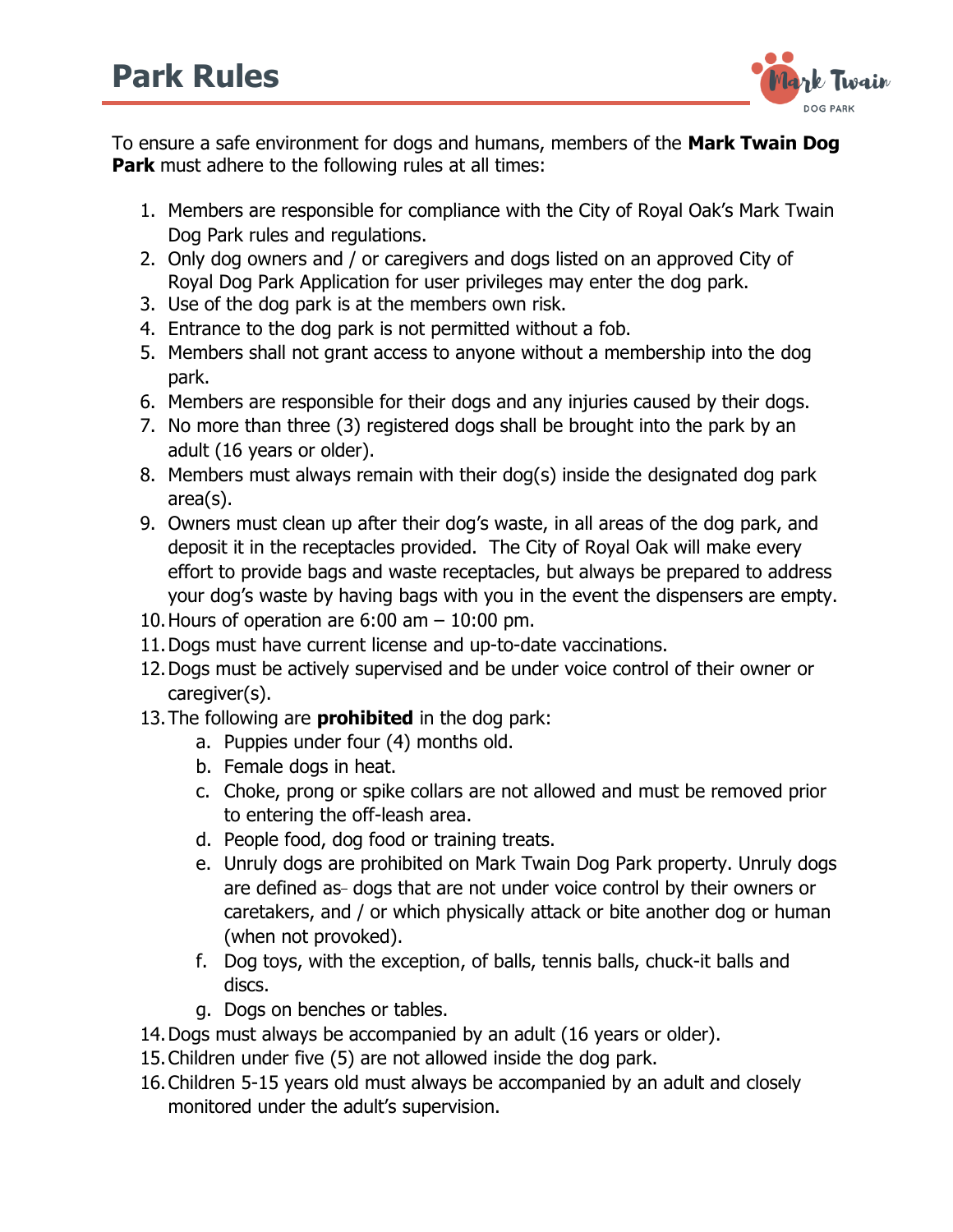

17.No child's play is allowed inside the dog park.

Failure to comply with the above rules may result in revocation of your membership.

To report rule violations, please send an e-mail to [marktwaindogpark@gmail.com.](mailto:marktwaindogpark@gmail.com) Emails will be forwarded to the City of Royal Oak Parks and Recreation Department for review and handling.

All dog bites (dog to dog and dog to human) must be reported immediately to the Royal Oak Police Department, which will contact Oakland County Animal Control and Pet Adoption Center. The dog must then be confined until the Royal Oak Police Department arrive on scene.

Michigan Penal Code 750.66: Persons 18 and older must provide name and address when the dog under their control has bitten another person. Dog handler must provide vaccination information and remain at the scene of the bite until all the above information is provide. The penalty for a violation of MCL 750.66 is up to 93 days in jail and/or a \$500 fine.

For membership information, please contact the City Clerk's office or visit our website at www.romi.gov